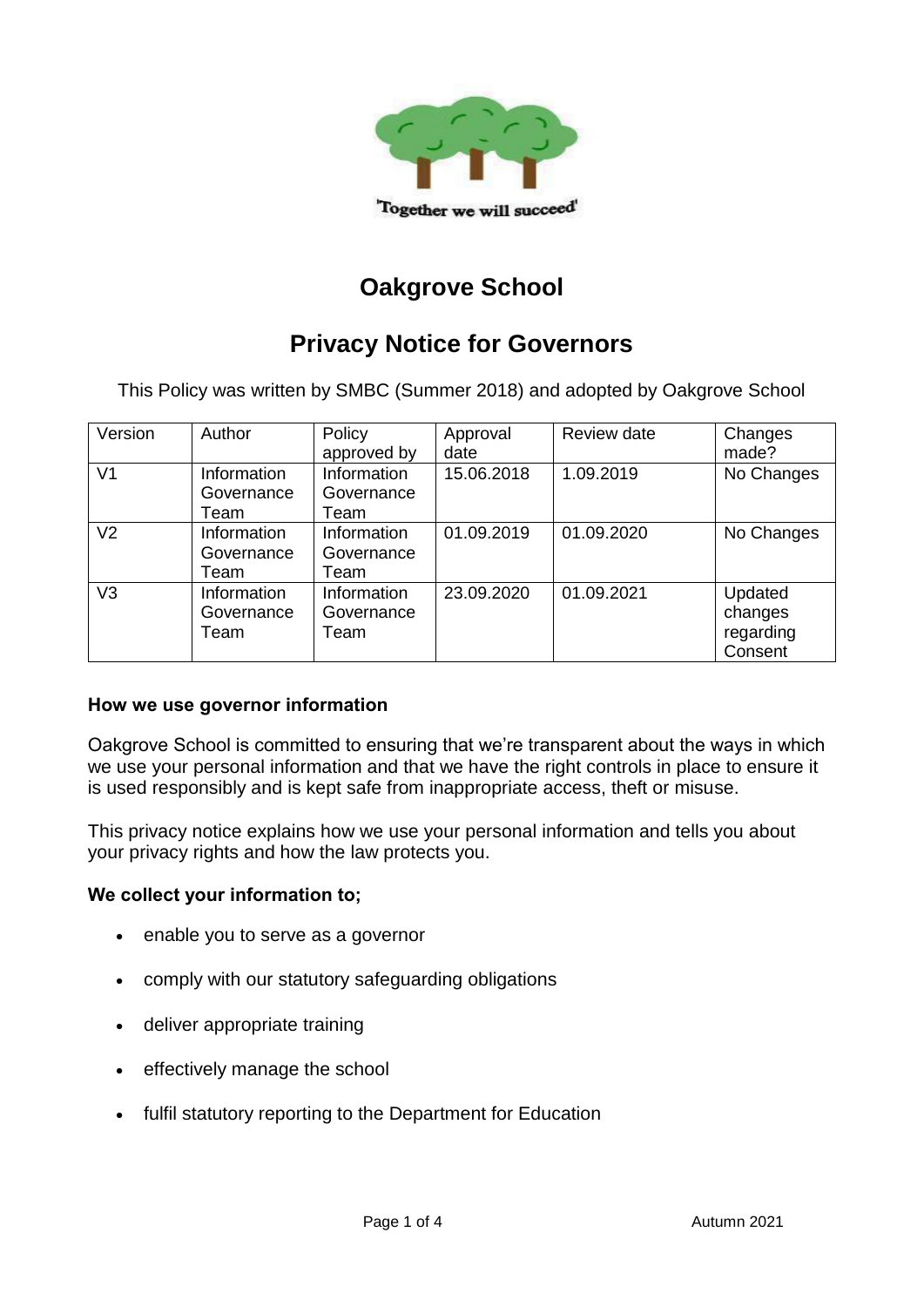## **The categories of school information that we process include**

- Personal information such as:
	- o Name, address, contact information (e.g. email address, telephone numbers), gender,

#### **Why we collect and use Governor information**

Under the General Data Protection Regulation (GDPR), the legal basis for processing personal information for general purposes are:

- Processing is necessary to comply with the legal obligations of the controller.
- Processing is necessary for tasks in the public interest or exercise of authority

vested in the controller.

#### **Collecting Governor information**

We collect personal information via individual Governors.

Governor data is essential for the school's / local authority's operational use. Whilst the majority of personal information you provide to us is mandatory, some of it is requested on a voluntary basis. In order to comply with GDPR, we will inform you at the point of collection, whether you are required to provide certain information to us or if you have a choice in this.

#### **Storing Governor information**

Any information about a Governing Board member is kept secure and is only used for purposes directly relevant to your term as a Governor at the school. Once your term(s) of office with us has ended, we will retain this file and delete the information in it in accordance with our retention policy.

For more information on our data retention schedule and how we keep your data safe, please visit [Retention Schedule](file://///oak-simssql.oakgrove.internal/admindata/Office%20Documents/Retention%20Schedule/School%20Retention%20Schedule%202020%2021%20Final.xlsx) 2021

#### **Who we share Governor information with**

We routinely share information with appropriate third parties, including:

- The Department for Education (DFE)
- Ofsted
- Police forces, courts, tribunals
- Local Authority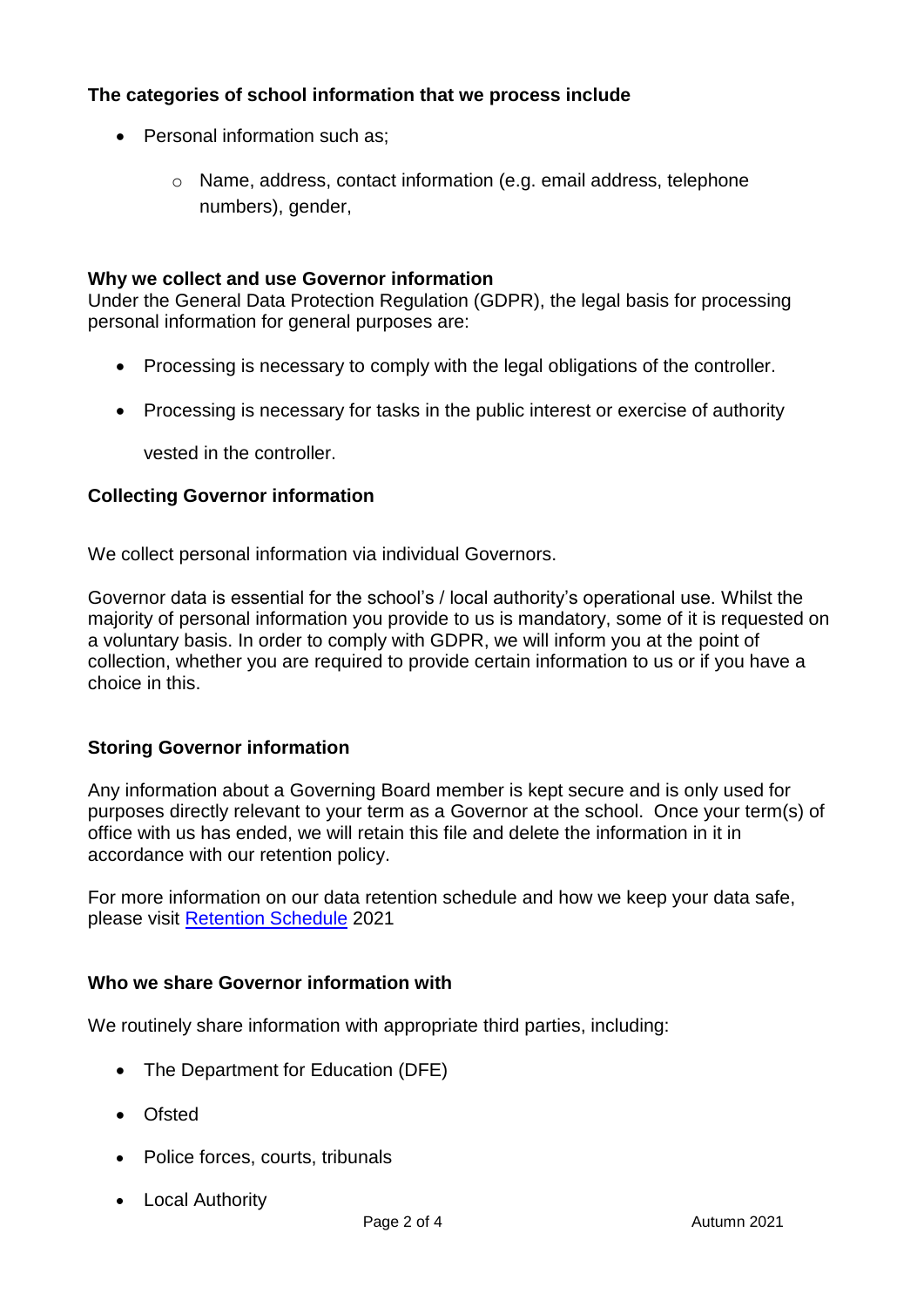• The Governing Board

#### **Why we share school Governor information**

We do not share information about our Governors with anyone without consent unless the law and our policies allow us to do so.

#### **Department for Education**

We share personal data with the Department for Education (DfE) on a statutory basis. Under s.538 of the Education Act 1996, and the Academies Financial Handbook, the Secretary of State requires boards to provide certain details they hold about people involved in governance, as volunteered by individuals, and the information kept up to date.

#### **Data collection requirements**

The DfE collects and processes personal data relating to those Governing schools (including single and multi academy trusts (MATs)) and all schools are required to ensure they keep their Governors details up to date under s.538 of the Education Act 1996, and the Academies Financial Handbook.

To find out more about the data collection requirements placed on us by the Department for Education including the data that we share with them, go to <https://www.gov.uk/education/data-collection-and-censusesfor-schools>

#### **Requesting access to your personal data**

Under data protection legislation, you have the right to request access to information about you that we hold. To make a request for your personal information please contact the school office to make a request or alternatively you can view our Data Subject Rights Policy at [http://www.oakgrove-primary.stockport.sch.uk](http://www.oakgrove-primary.stockport.sch.uk/)

You also have the right to:

- object to processing of personal data that is likely to cause, or is causing, damage or distress
- prevent processing for the purpose of direct marketing
- object to decisions being taken by automated means
- in certain circumstances, have inaccurate personal data rectified, blocked, erased or destroyed; and
- claim compensation for damages caused by a breach of the Data Protection regulations

If you have a concern about the way we are collecting or using your personal data, we request that you raise your concern with us in the first instance. Alternatively, you can contact the Information Commissioner's Office at<https://ico.org.uk/concerns/>